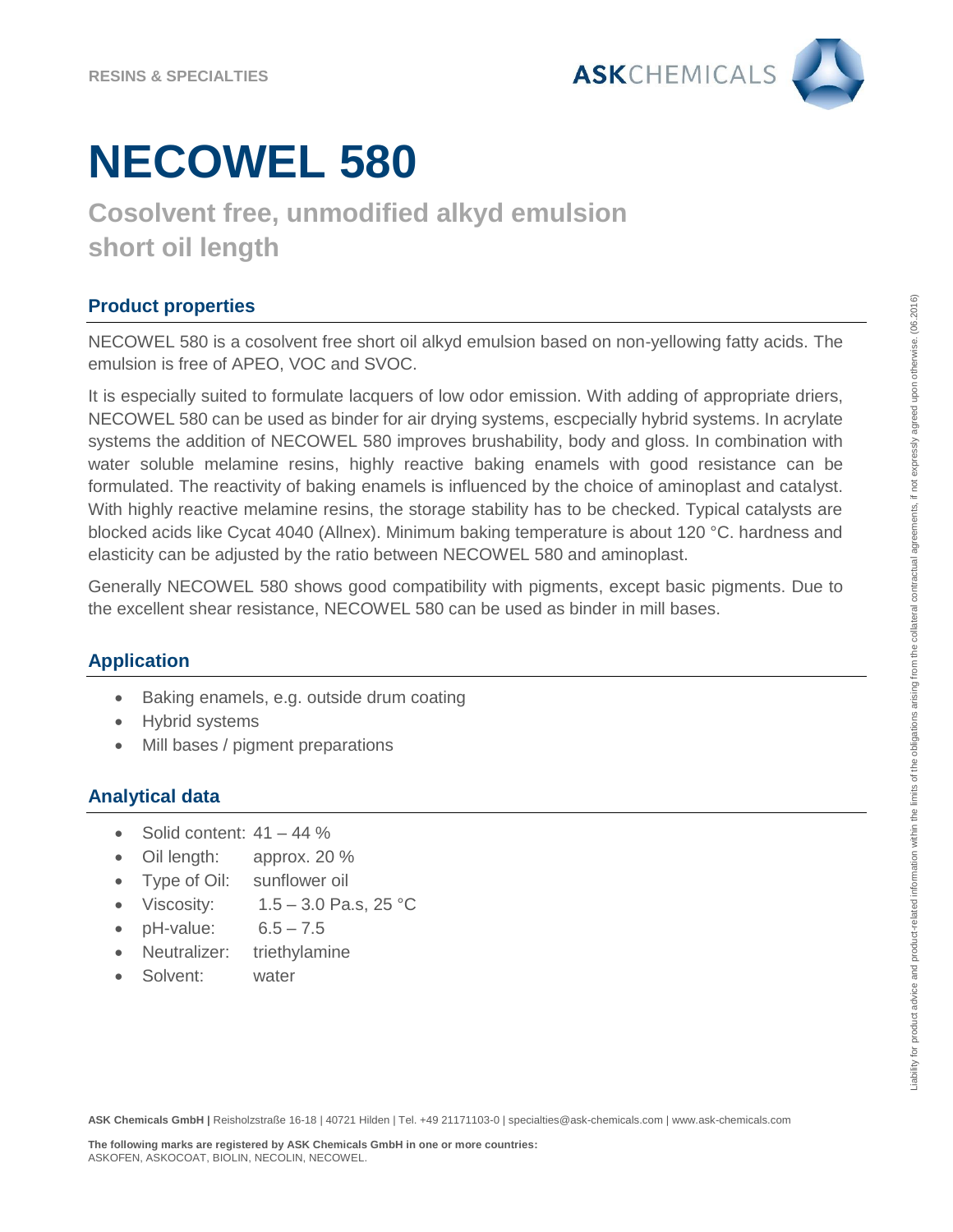

# **NECOWEL 580**

### **Packaging and storage**

- Packaging: 200 kg drum │ 900 kg IBC │ tank car
- Transportation and storage: Protect from freezing
- Minimum shelf life: 6 months in closed original packaging
- Detailed health and safety information please find in the corresponding safety data sheet.

**ASK Chemicals GmbH |** Reisholzstraße 16-18 | 40721 Hilden | Tel. +49 21171103-0 | specialties@ask-chemicals.com | www.ask-chemicals.com